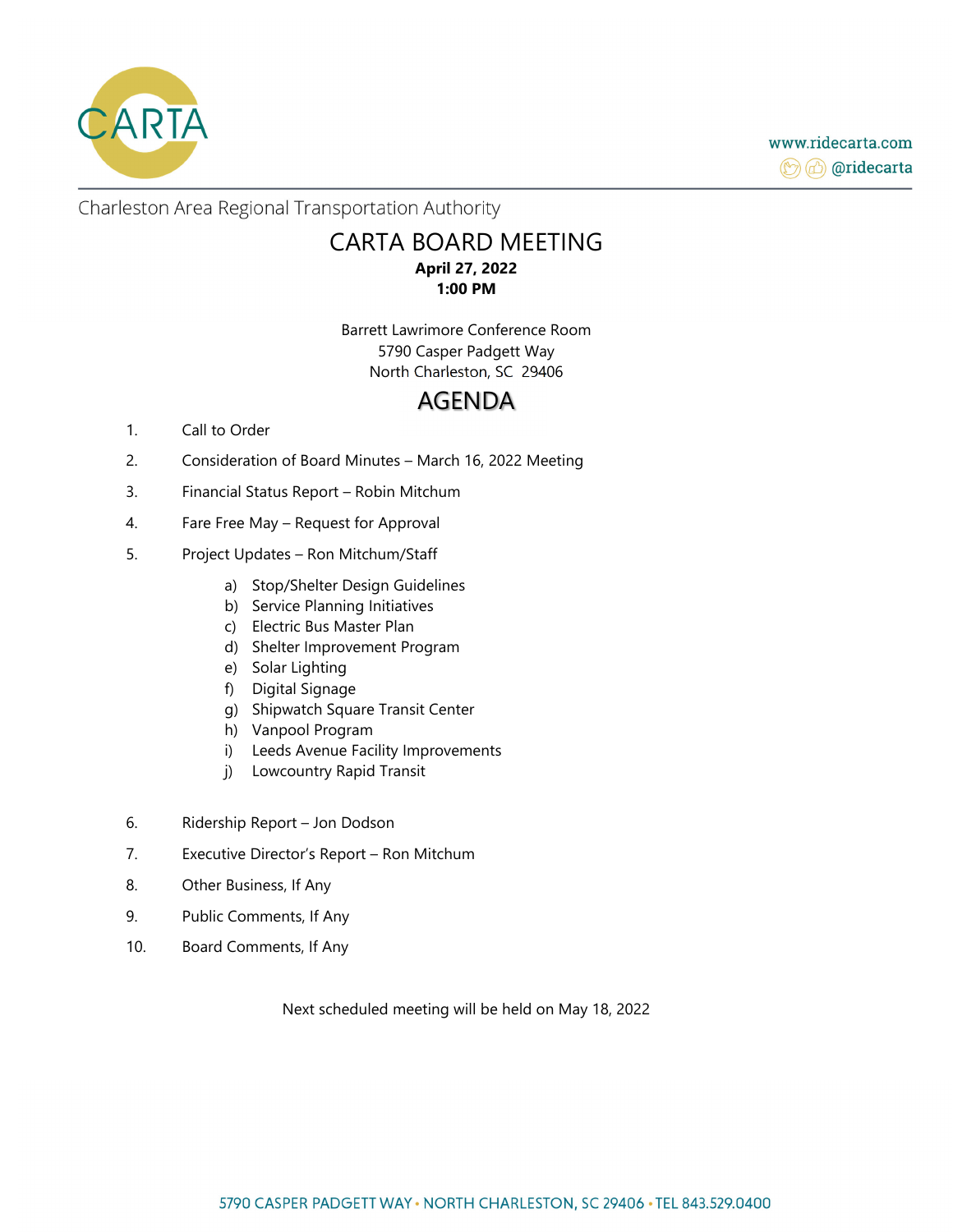

## Charleston Area Regional Transportation Authority

### MEMORANDUM

| TO:      | <b>Board of Directors</b>                                     |
|----------|---------------------------------------------------------------|
| FROM:    | Robin W. Mitchum, Deputy Director of Finance & Administration |
| SUBJECT: | March 31, 2022 Financial Report Overview                      |
| DATE:    | April 20, 2022                                                |

Please find attached the March 31, 2022 Financial Report. Below is a brief overview of the activities for FY22.

#### **Revenues**

- Farebox is the fares collected on the revenue vehicles.
- Passes is bus pass fares sold to customers.
- Local contributions is funds received from local organizations for shelter and bench construction.
- The Federal revenue includes operating for the year to date. Federal revenue is recorded as eligible expenditures are incurred.
- Insurance proceeds are a result of accidents.
- Sale of Assets is the proceeds from the sale of a support vehicle, a 2016 Goshen, a 1996 New Flyer, and shelter scrap metal.

### **Expenditures**

- Staff Salaries & Benefits includes the cost of retiree insurance.
- Supplies includes office, facility maintenance, and PPE (masks) supplies.
- Printing includes costs of printing route maps, brochures, and passes.
- Automotive is the cost of maintaining the administrative staff vehicle.
- Dues/Memberships is CARTA's membership with Transportation Association of South Carolina (TASC).
- Office Equipment Rental includes the monthly battery lease for the electric buses and the postage meter.
- Office Equipment Maintenance (OEM) includes the FY22 portion of the Swiftly Transit Time and Insights, Cradlepoint NetCloud Essentials for mobile routers and Zscaler internet security, in addition to IT services.
- Rent includes the Ashley Phosphate Park & Ride Lot, Dorchester Village Shopping Center Park & Ride Lot, Leeds Avenue lot lease from SCE&G, SC Works Trident lease space, and document storage.
- Communications is the cost of phone, internet, and radio services at the facilities and on the buses.
- Utilities includes electric and water at the Superstop, Melnick Park and Ride, the Radio Shop at Leeds Avenue, and the charging stations at Leeds Avenue.
- Auditing is the cost of the actuary valuation for GASB 75 and annual audit.
- Custodial services is the cost of janitorial services at the Melnick Park and Ride.
- Pilot Ride Program is customer transportation cost for same day service through independent rideshare.
- Other Professional Services includes appraisal fees for the Ladson property and UST compliance inspections.
- Shared Contract Services (IGA & Management) is the extensive services BCDCOG provides to CARTA.
- Fixed Route service is the cost of fixed and commuter service provided by Transdev.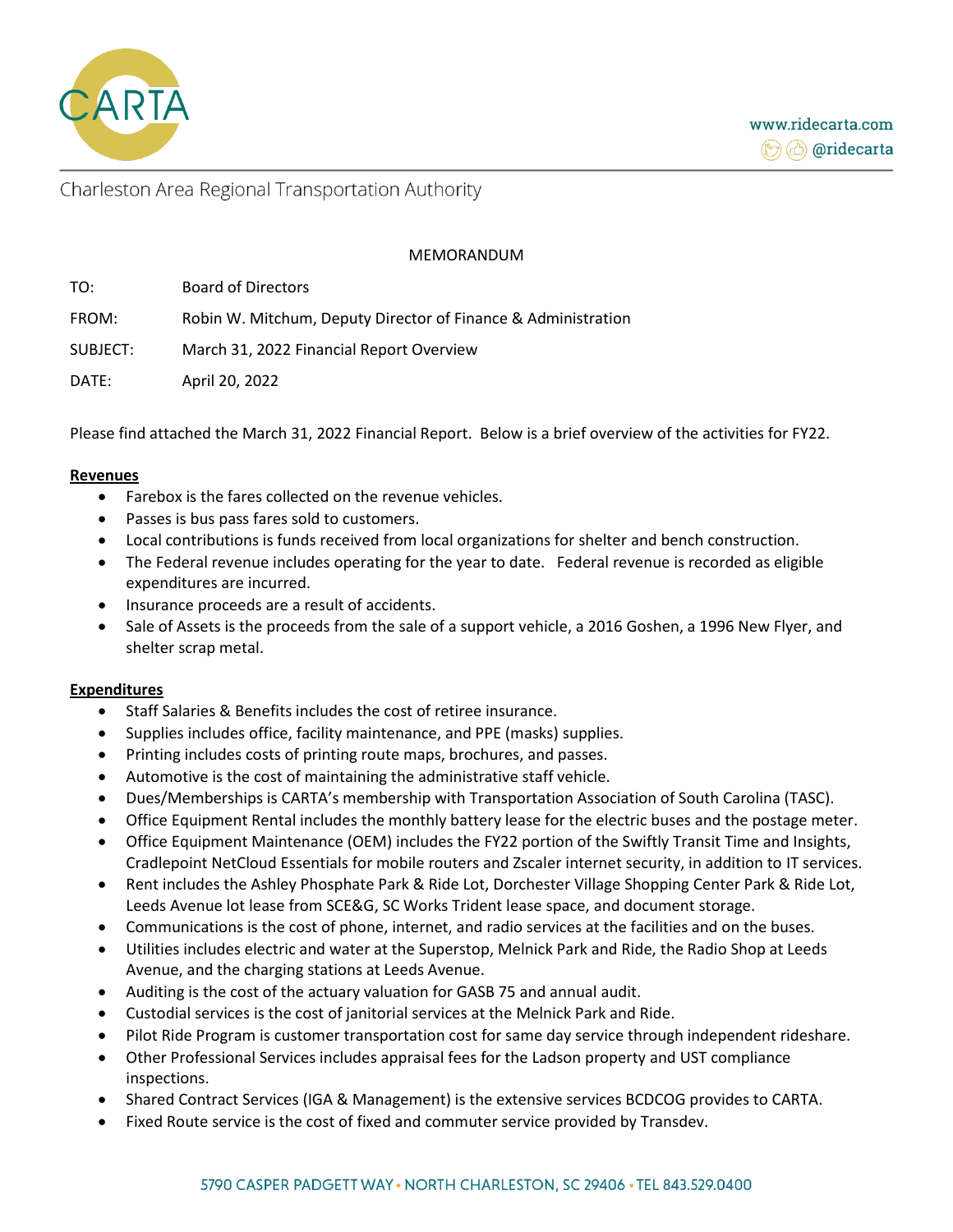- Money Transport is the cost of the armored guard service, Brinks, to pick up and transport cash deposits to the bank.
- Security Services is contracted security service provided at the Super Stop and the Leeds Avenue temporary bus parking lot by the City of North Charleston Police Dept.
- Electric Bus Master Plan is the project to develop the necessary planning documents to transition CARTA's diesel bus fleet to all-electric buses.
- Vehicle Maintenance is the cost to maintain the fleet.
- Facility Repair & Maintenance is the cost to maintain the Superstop facility and maintenance on the fare vault.
- Operating Fees & Licenses include credit card transaction fees, storm water fees, solid waste user fees and vehicle title & registration fees.
- Insurance includes the cost of liability insurance provided by the Insurance Reserve Fund. The policy renewed January 1 and this is the majority of the expenditures for FY22.
- Paratransit is the cost of paratransit transportation provided by Transdev.
- Interest is the interest accrued on the Melnick Park and Ride Loan.
- Non Capitalized assets include the purchase of additional driver and side shields on the buses.

### **Capital Expenditures**

- Rolling Stock is the purchase of three (3) New Flyer buses and nineteen (19) Proterra buses.
- Bus Shelter Construction/Bench is the purchase of shelters.
- Security/Cameras & Equipment is the purchase of cameras at the Superstop and the upgrading of the access control system at the Leeds Avenue facility.
- Capital includes is the purchase of a two diesel fuel pumps.

### **Overall, the agency ended the month with excess of revenues of \$68,638.**

If you have any questions, please contact me at 843-529-2126 o[r robinm@bcdcog.com.](mailto:robinm@bcdcog.com)

### **Amount owed to Transdev as of 3/31/2022 is \$1,430,289.23.**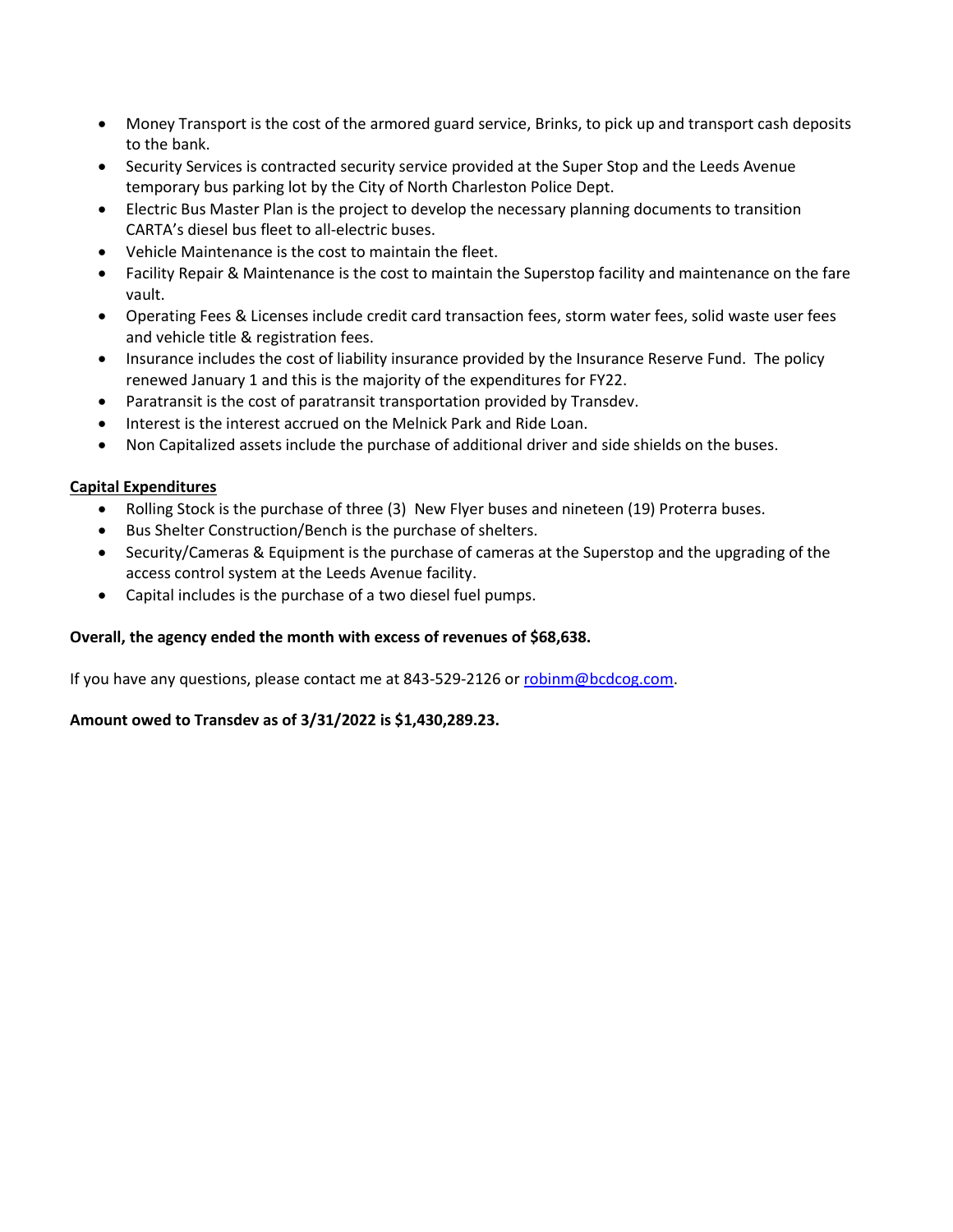### **CARTA BALANCE SHEET 3/31/2022**

### **ASSETS**

| <b>ASSETS</b>                       |                 |
|-------------------------------------|-----------------|
| <b>GENERAL OPERATING (BB&amp;T)</b> | 4,121,009.11    |
| PETTY CASH                          | 180.00          |
| <b>ACCOUNTS RECEIVABLE</b>          | 10,878,350.65   |
| <b>PREPAID EXPENSES</b>             | 256,402.86      |
| <b>INVENTORY - FUEL</b>             | 32,099.08       |
| DEFERRED OUTFLOWS: ER CONTR         | 2,409.00        |
| LAND                                | 4,623,977.25    |
| <b>VEHICLES</b>                     | 54,198,805.02   |
| <b>EQUIPMENT</b>                    | 2,227,538.43    |
| <b>FAREBOXES</b>                    | 1,170,017.00    |
| <b>SHELTERS</b>                     | 4,252,246.56    |
| <b>BUS SIGNAGE</b>                  | 238,290.32      |
| <b>FACILITIES</b>                   | 9,365,139.27    |
| <b>PARK &amp; RIDE FACILITY</b>     | 155,251.20      |
| ACCUMULATED DEPRECIATION            | (31,095,869.84) |
| TOTAL ASSETS                        | 60,425,845.91   |

### **LIABILITIES & EQUITY**

| <b>LIABILITIES</b> |  |
|--------------------|--|
|--------------------|--|

| <b>ACCOUNTS PAYABLE</b>       | 3,339,496.95 |
|-------------------------------|--------------|
| NOTE PAYABLE - BB&T           | 1,563,120.52 |
| <b>ACCRUED INTEREST</b>       | 6.894.86     |
| UNEARNED REVENUE              | 3.200.00     |
| <b>OPEB LIABILITY</b>         | 173,017.00   |
| DEFERRED INFLOWS: OPEB ASSUMP | 24.581.00    |
| <b>TOTAL LIABILITIES</b>      | 5,110,310.33 |
|                               |              |
| 11 <b>TV</b>                  |              |

### **EQUITY**

| CURRENT YEAR FUND BALANCE |                     | 68,638.45     |
|---------------------------|---------------------|---------------|
| INVEST IN CAPITAL ASSETS  |                     | 45.123.720.67 |
| <b>FUND BALANCE</b>       |                     | 10.123.176.46 |
|                           | <b>TOTAL EQUITY</b> | 55.315.535.58 |
|                           |                     |               |

TOTAL LIABILITIES & FUND EQUITY 60,425,845.91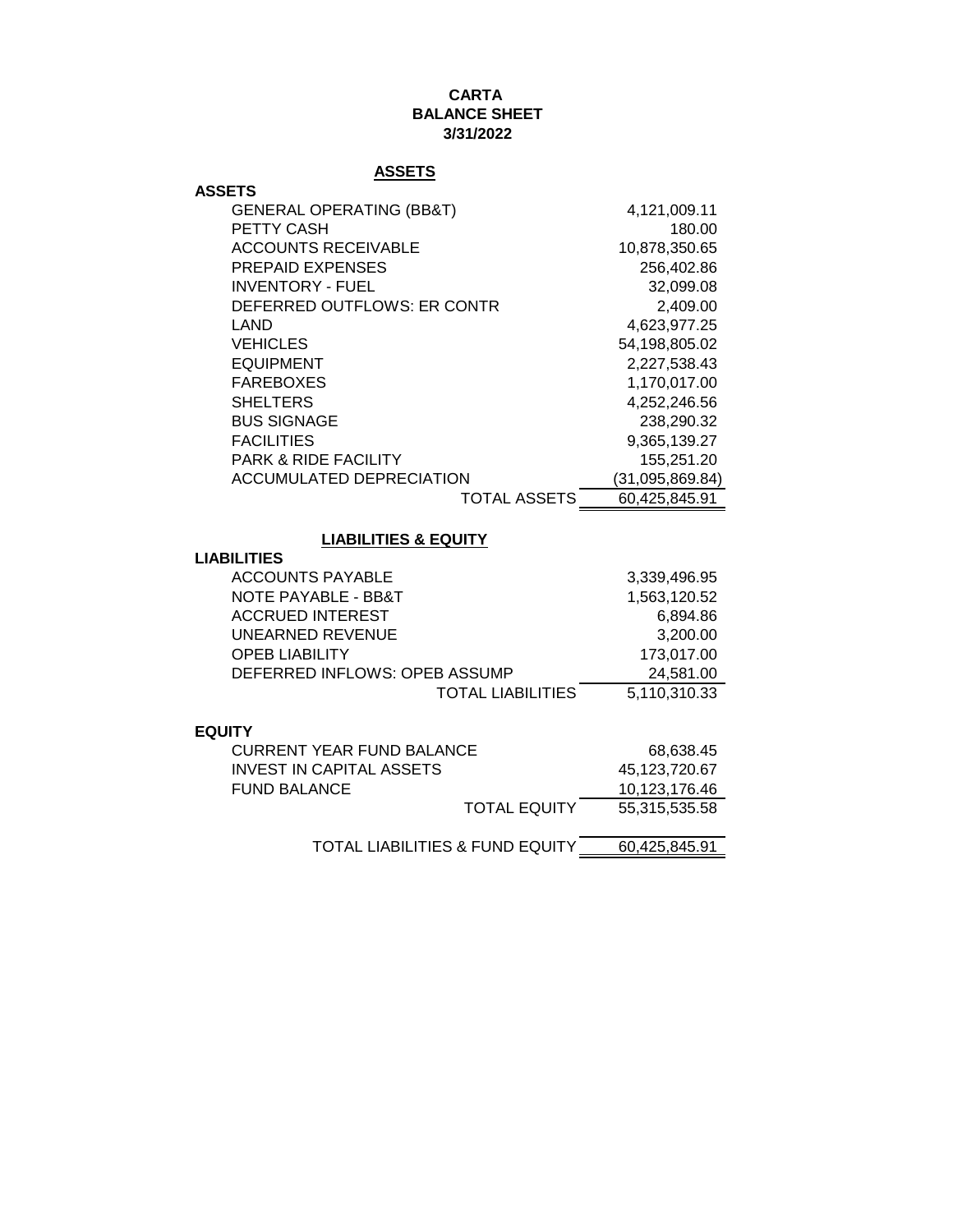### **CARTA**

## **Statement of Revenues & Expenditures For the Month Ending March 31, 2022**

|                                          |               |               | Time elapsed:<br>50% |
|------------------------------------------|---------------|---------------|----------------------|
|                                          | <b>FY22</b>   |               | $%$ of               |
|                                          | <b>Budget</b> | <b>Actual</b> | <b>Budget</b>        |
| <b>Operating Revenues</b>                |               |               |                      |
| Farebox                                  | 1,840,925     | 680,942       | 37%                  |
| Passes                                   | 473,478       | 167,100       | 35%                  |
| <b>COC Shuttle</b>                       | 417,104       | 202,641       | 49%                  |
| <b>MUSC</b>                              | 951,364       | 351,320       | 37%                  |
| City of Charleston - DASH                | 640,492       | 320,246       | 50%                  |
| <b>Local Contributions</b>               |               | 75,945        | N/A                  |
| Federal                                  | 11,601,438    | 6,226,875     | 54%                  |
| <b>State Mass Transit Funds</b>          | 475,794       |               | 0%                   |
| Sales Tax - Charleston County            | 6,658,003     | 5,153,239     | 77%                  |
| Advertising                              | 700,000       | 298,200       | 43%                  |
| <b>Insurance Proceeds</b>                |               | 109,995       | N/A                  |
| Sale of Assets                           | 10,000        | 6,321         | 63%                  |
| Miscellaneous                            |               | 168           | N/A                  |
| TOTAL OPERATING REVENUES                 | 23,768,598    | 13,592,992    | 57%                  |
|                                          |               |               |                      |
| <b>Operating Expenditures</b>            |               |               |                      |
| <b>Staff Salaries &amp; Benefits</b>     | 8,334         | 4,017         | 48%                  |
| <b>Supplies</b>                          | 151,670       | 37,131        | 24%                  |
| Printing                                 | 37,500        | 7,360         | 20%                  |
| Marketing                                | 10,000        |               | 0%                   |
| Automotive                               | 1,000         | 491           | 49%                  |
| Postage                                  | 2,900         | 1,042         | 36%                  |
| Dues/Memberships                         | 1,513         | 1,000         | 66%                  |
| <b>Office Equipment Rental</b>           | 107,877       | 61,574        | 57%                  |
| Office Equipment Maintenance             | 1,101,938     | 142,212       | 13%                  |
| Rent                                     | 33,800        | 15,169        | 45%                  |
| Communications                           | 170,561       | 78,492        | 46%                  |
| <b>Utilities</b>                         | 205,674       | 54,711        | 27%                  |
| Advertising                              | 58,500        |               | 0%                   |
| <b>Professional Services</b>             |               |               |                      |
| Auditing                                 | 24,300        | 24,800        | 102%                 |
| Legal                                    | 7,500         | 266           | 4%                   |
| Custodial                                | 23,220        | 11,610        | 50%                  |
| Pilot Ride Program                       | 40,000        | 3,767         | 9%                   |
| Other                                    | 110,000       | 3,130         | 3%                   |
| <b>Contract Services</b>                 |               |               |                      |
| Shared Services - IGA                    | 2,588,887     | 1,474,841     | 57%                  |
| <b>Fixed Route</b>                       | 13,690,074    | 6,652,062     | 49%                  |
| Money Transport                          | 7,500         | 3,116         | 42%                  |
| <b>Security Services</b>                 | 96,191        | 71,720        | 75%                  |
| <b>Electric Bus Master Plan</b>          | 87,595        | 59,624        | 68%                  |
| Vehicle Maintenance                      | 150,000       | 74,055        | 49%                  |
| <b>Facility Repair &amp; Maintenance</b> | 14,950        | 4,716         | 32%                  |
| <b>Operating Fees &amp; Licenses</b>     | 25,000        | 13,065        | 52%                  |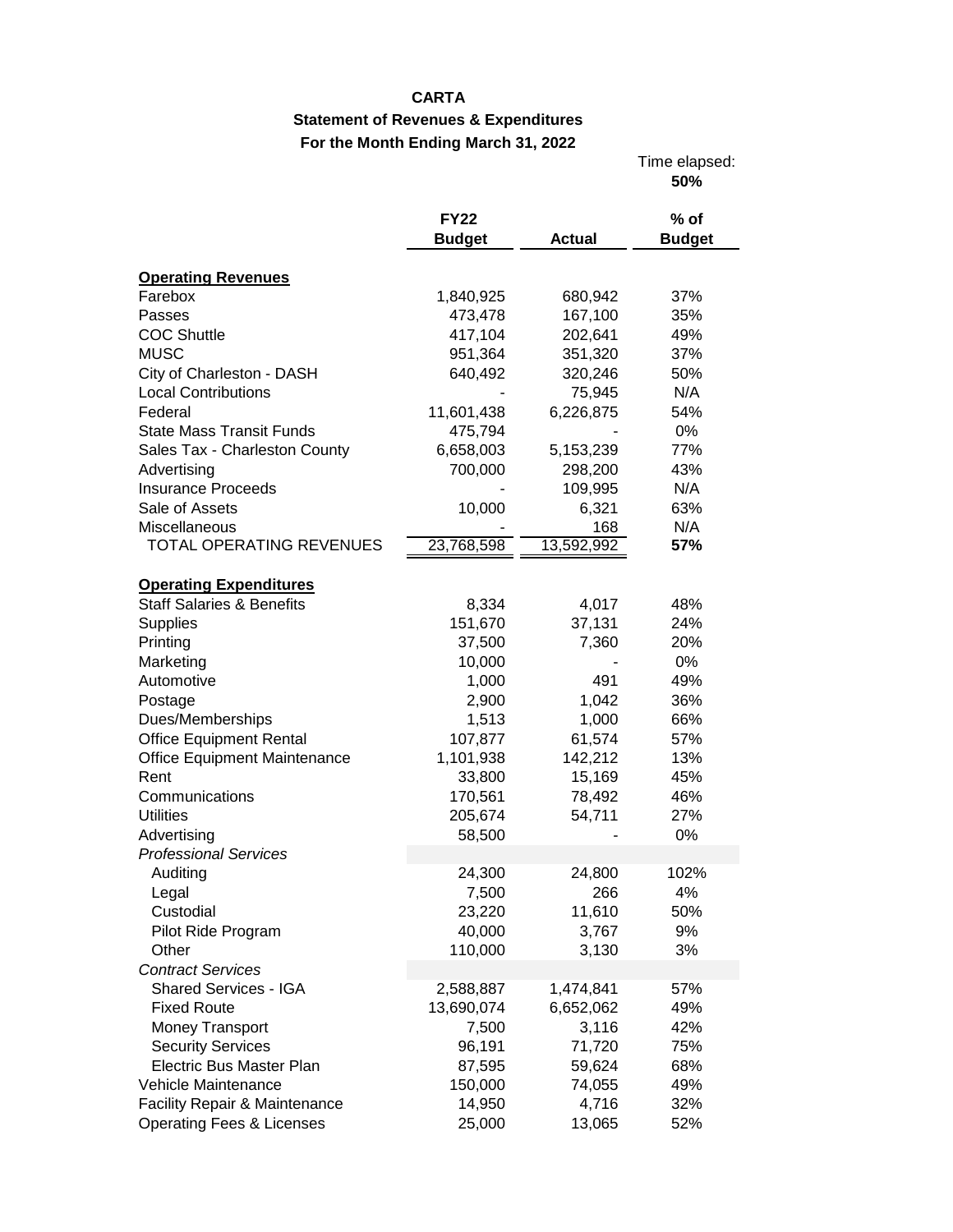### **CARTA**

## **Statement of Revenues & Expenditures For the Month Ending March 31, 2022**

Time elapsed:

|                                               |               |               | 50%           |
|-----------------------------------------------|---------------|---------------|---------------|
|                                               | <b>FY22</b>   |               | $%$ of        |
|                                               | <b>Budget</b> | <b>Actual</b> | <b>Budget</b> |
| Insurance                                     | 832,399       | 931,790       | 112%          |
| Fuel                                          | 1,065,531     | 842,946       | 79%           |
| Paratransit                                   | 2,587,469     | 1,204,531     | 47%           |
| Miscellaneous                                 | 5,500         | 2,749         | 50%           |
| Interest                                      | 56,210        | 28,778        | 51%           |
| Non-Capitalized Assets                        | 465,005       | 7,139         | 2%            |
| Depreciation                                  |               | 1,706,450     | N/A           |
| TOTAL OPERATING EXPENDITURES                  | 23,768,598    | 13,524,354    | 57%           |
|                                               |               |               |               |
| Excess (Deficit) of Revenues Over             |               |               |               |
| (Under) Expenditures                          |               | 68,638        |               |
|                                               |               |               |               |
|                                               |               |               |               |
| <b>Capital Revenues</b>                       |               |               |               |
| <b>Rolling Stock</b>                          | 13,270,970    | 13,958,357    |               |
| <b>Bus Facilities/Charging Stations</b>       | 6,553,574     |               |               |
| Security/ Cameras & Equipment                 | 80,097        | 8,358         |               |
| Park & Ride Construction/Leeds Ave.           | 2,800,000     |               |               |
| Sales Tax - Charleston County                 | 6,222,247     | 3,566,714     |               |
| TOTAL CAPITAL REVENUES                        | 28,926,888    | 17,533,429    | 61%           |
|                                               |               |               |               |
| <b>Capital Expenditures</b>                   |               |               |               |
| <b>Rolling Stock</b>                          | 17,747,668    | 17,254,999    |               |
| <b>Bus Facilities/Charging Stations</b>       | 8,164,494     |               |               |
| <b>Bus Shelter Construction/Bench Install</b> | 100,000       | 219,878       |               |
| Land                                          | 600,000       |               |               |
| HOP Lot Construction / Leeds Ave.             | 2,200,000     |               |               |
| Security/ Cameras & Equipment                 | 97,440        | 41,266        |               |
| Capital (IT, Facility Repairs/Maint)          | 17,286        | 17,286        |               |
| <b>TOTAL CAPITAL EXPENDITURES</b>             | 28,926,888    | 17,533,429    | 61%           |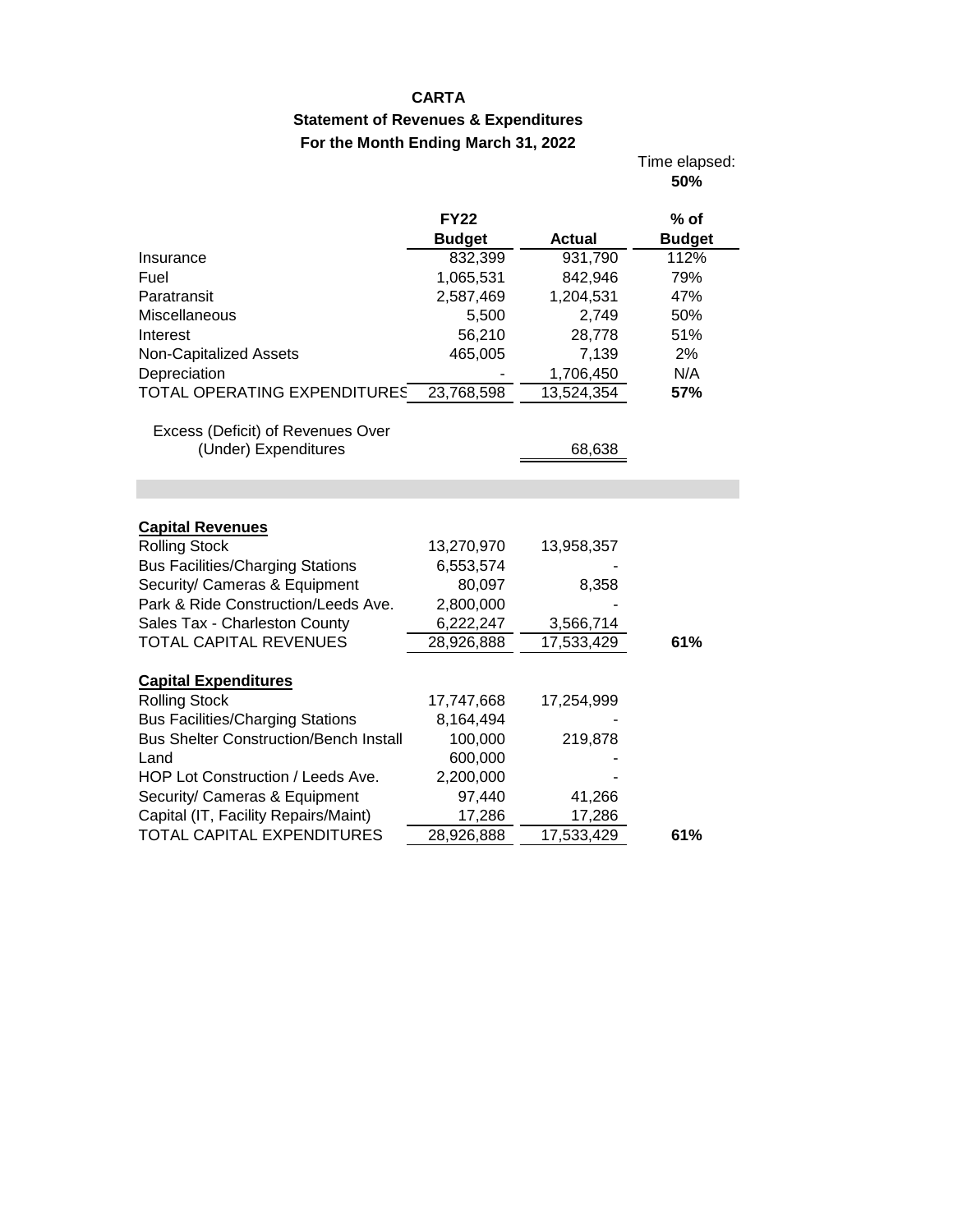

Charleston Area Regional Transportation Authority

# **MEMORANDUM**

Date: April 20, 2022 To: CARTA Board of Directors From: Ron Mitchum, Executive Director Subject: Transit Planning Project Updates

Please find the progress reports for transit planning projects.

- 1. Stop/shelter Design Guidelines (Project Manager: Jon Dodson)
- 2. Service Planning Initiatives (Project Manager: Jon Dodson)
- 3. Electric Bus Master Plan (Project Manager: Jeff Burns)
- 4. Shelter Improvement Program (Project Manager: Belen Vitello)
- 5. Solar Lighting Installation (Project Manager: Belen Vitello)
- 6. Digital signage (Project Manager: Belen Vitello)
- 7. Shipwatch Square Transit Center (Project Manager: Sharon Hollis)
- 8. Vanpool Program (Project Manager: John Lambert)
- 9. Lowcountry Rapid Transit (Project Manager: Sharon Hollis)

Staff will be available at the Board Meeting to answer any questions you may have regarding the projects.

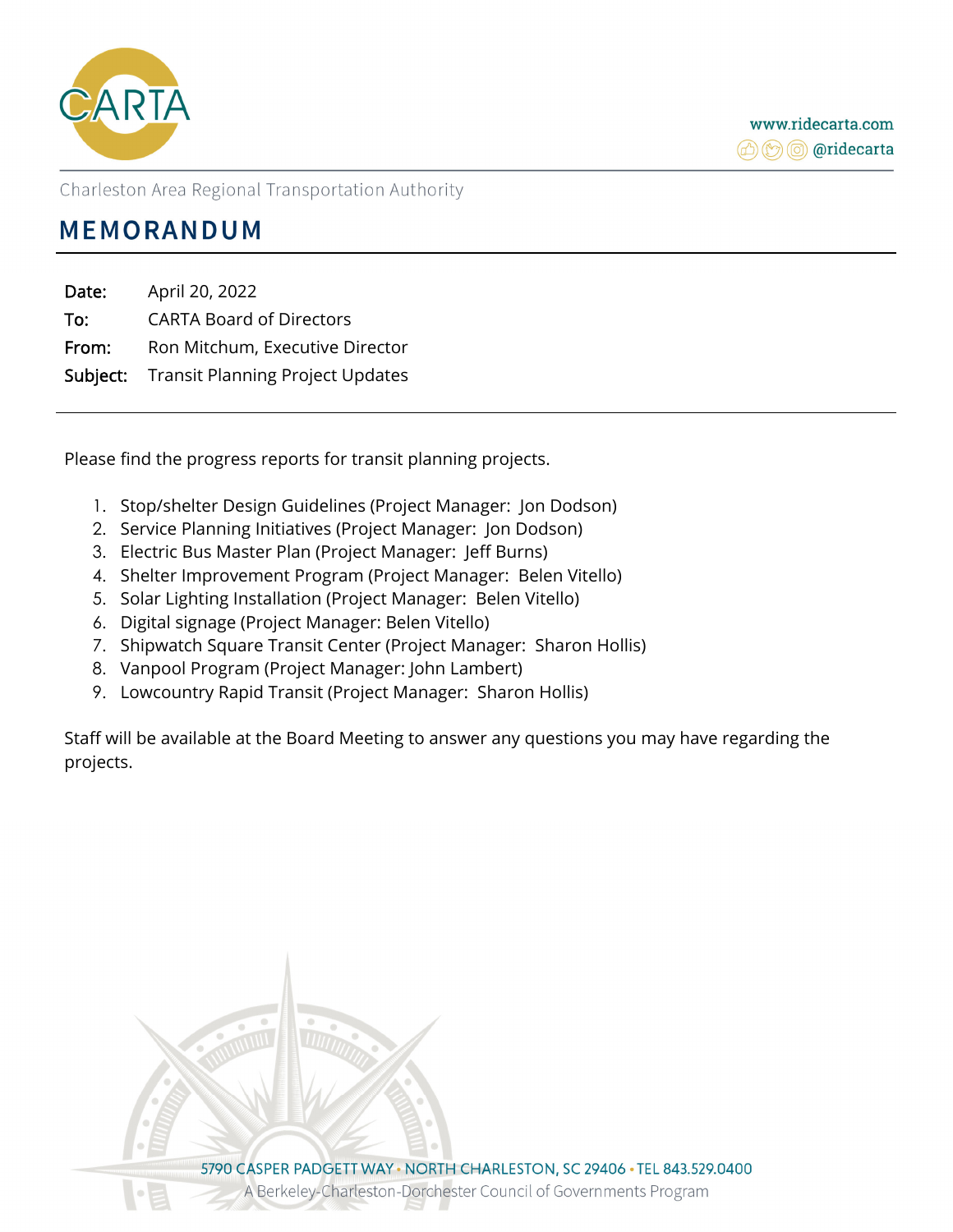## **1**. **Transit and Bus Stop Guidelines**

Staff is continuing to work with area municipal partners for their recognition of the Guidelines.

Staff is validating the Automatic Passenger Counters (APCs) on the buses to work toward building out the Transit Amenities rankings.

## **2. Service Planning Initiatives:**

- Route 12 Scheduling adjustments made to improve the overall customer experience for Route 12 customers.
- Beach Reach: Schedule finalized. A digital sign will be also placed at Isle of Palms to better inform customers of upcoming vehicle arrivals.
- Grants: Working on Grant Applications for 4 Expansion Vehicles through the Low-No Emissions grant program

# **3. Electric Bus Master Plan:**

The Project was to develop a comprehensive plan that optimizes the performance of the route network and its facilities as CARTA transitions its diesel bus fleet to all-electric bus fleet. A final draft of the Master Plan was delivered in March 2022. Staff provided comment on the final analyses, financial assessments, and implementation strategy. Subsequently, the final publication is in production. A number of interim data collection tasks, existing condition reports, technical analyses, route performance analysis, power consumption analysis for existing bus routes, and facility assessments have been delivered throughout the Project. A public outreach event was held at the SuperStop to gather stakeholders' and transit customers' transit needs associated with the Shipwatch Square facility.

Work planned over the next month is to prepare a supplemental chapter comprising a Zero-Emission Transition Plan. The Bipartisan Infrastructure Law amended the provisions for the Grants for Buses and Bus Facilities and the Low or No Emission Competitive Program requiring that any application for projects related to zero-emission vehicles include this Plan. The task has been added to the scope of services and is scheduled for delivery in early May 2022. A presentation to the Board is scheduled for May 2022.

# **4. CARTA Shelter Improvement Program (SIP)**

Bus stops play an important role in how our riders experience transit. CARTA is working to continuously improve our bus stops by providing the best amenities for riders as they board and depart the bus.

## **Shelters/Benches in development:**

 371 Dorchester Rd/Patriot Blvd SB- Design and permits approved. Construction to begin April 2022.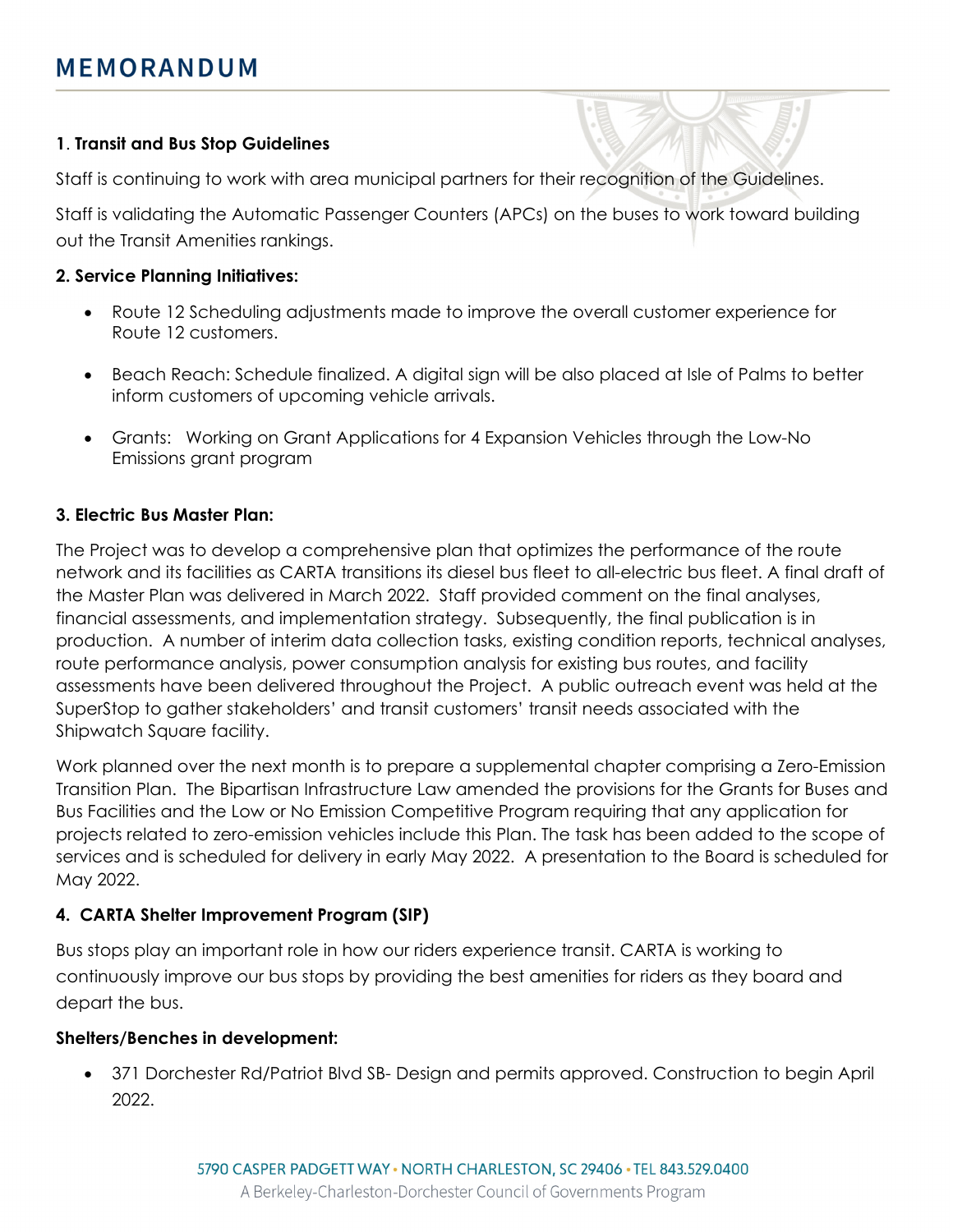# **MEMORANDUM**

- Glenn McConnell Widening- Working with Charleston County and the construction team on the install of bus pullouts and bus shelters.
- 713 Houston Northcutt Blvd/ Ann Edwards Ln- SCDOT approval. Construction schedule for almost complete
- Historical Benches- Finding source for historical benches within the City of Charleston (Qty 8)
- 330 America St./ Reid St. (Bench) Construction Drawings Completed.
- 112 Meeting St./ Woolfe St. Property owner denied request for agreement. Moving forward with bench.
- 741 Meeting Street Project- Working with developer for new location and shelter for BSID 30 Meeting/Brigade St
- Maybank Hwy and Produce Lane- Developers have agreed to install a bench
- Re-Think Folly- 677 Walmart at Folly- New shelter has been added to the Re-think Folly Plans for this bus stop.

## **New Designs:**

- 547 Calhoun St / St Philip St (Shelter) Coordinating and working with the College of Charleston on an additional shelter project, waiting on BAR approval
- 5600 Craig Rd- New Development in North Charleston. Working on a pad for a future shelter for Route 13.
- 578 Savannah Hwy/Stinson- Working with the developers to install a pad for this bus stop
- 68 Rivers Ave / Hawthorne Dr- Working with developers to have a pad installed
- 826 Sycamore Ave & St Andrews Blvd- New apartments going in. Working with a developer to have bus stop shelter installed.
- 72 Medical Plaza Drive / Trident Medical Arts Center- Teaming up with Trident Medical to install a new pad. CARTA will install the shelter.
- 102 Trident Medical Center 9279 Medical Plaza Dr- Teaming up with Trident Medical to install a new pad. CARTA will install the shelter.
- 3894 Savannah Highway- Pad will be installed from development review.
- 3492 Maybank Highway- Pad will be installed from development review.

# **5. Solar Lighting Project**

Solar lighting systems provide security and illumination in needed areas when grid power is unattainable or costly to bring to a site. CARTA has invested \$178,180 into solar lights for the region. To date 147 have been installed. We have three spare lights to replace any damaged items.

## **6. Digital Signage**

Strategically-located displays enable the transit signage system to inform the public, minimize wait times, and enhance the overall traveler's experience. The methodology selected priorities based on ridership, quantity of connecting routes, existing shelters, and stop closures due to flooding.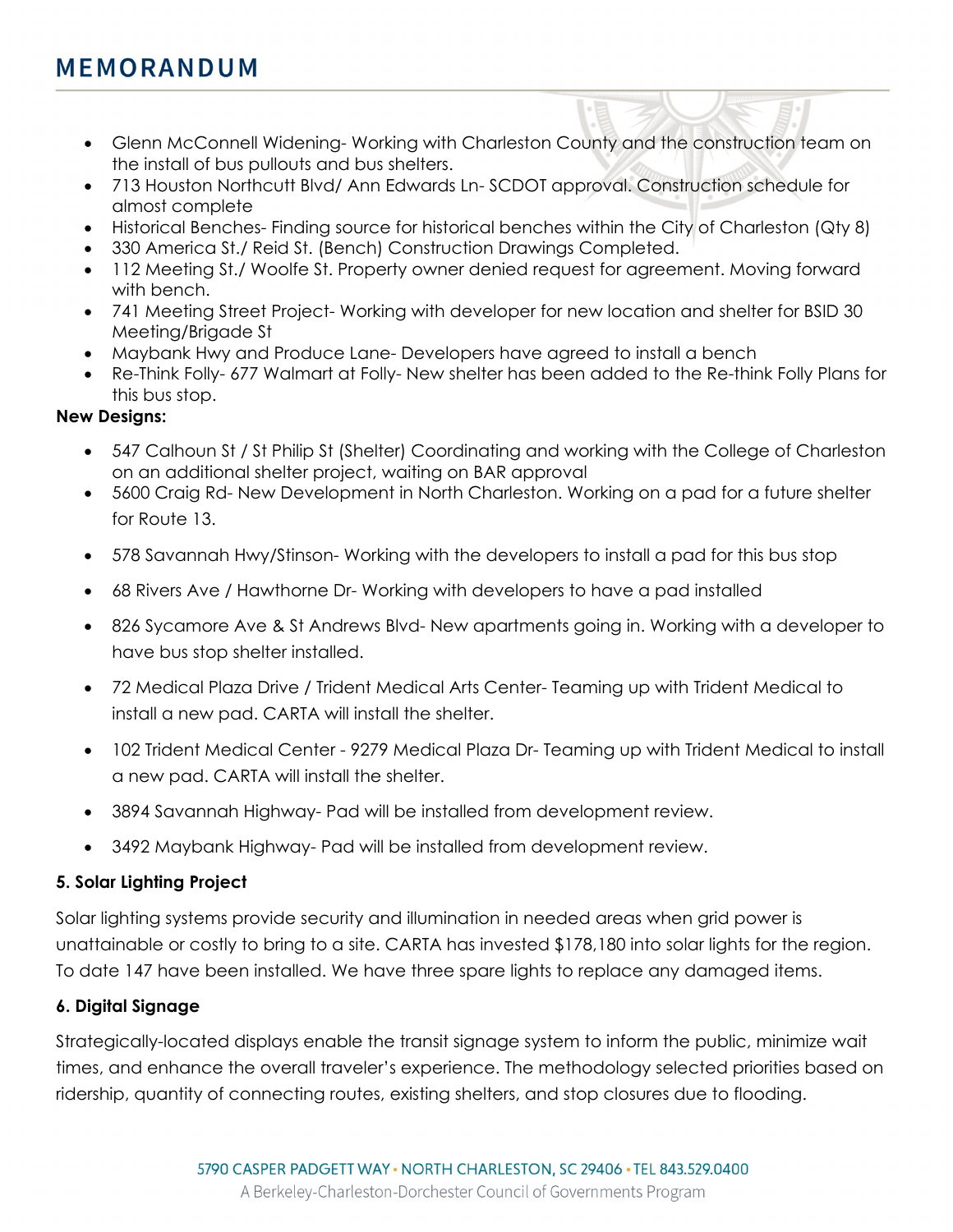The City of Charleston's Design Review Committee (DRC) approved 9 locations within existing shelters. CARTA is currently working on the inspection and review of Phase 1 of this project. Phase 1 will have a total of 14 locations.

We are working with Synchromatics, Way Sign and Swiftly to refine the digital sign readouts. The digital signs that were malfunctioning have been identified and replaced.

## **Locations:**

- 502 Calhoun St / Jonathan Lucas St (near side)
- 790 Visitors Center on John St
- 539 Aquarium (Concord St)
- 461 Visitors Center / Charleston Museum
- 486 Spring St / Hagood Ave
- 114 Meeting St / Johnson St NB
- 565 Bee St / VA Hospital
- 611 Citadel Mall
- 787 Dorchester Village Shopping Center (Park & Ride)
- 17 Rivers Ave./ Remount Rd.
- 296 Dorchester Rd / Leeds Ave SB (at Shelter)
- 782 Rivers Ave Park & Ride
- 137 N. Charleston SuperStop
- 103 N. Charleston SuperStop on Rivers Ave

# **7. Shipwatch Square/Transit Hub**

Final Design is pending funding grant award. Title VI analysis on reroutes was completed as part of ZEB Plan. Developing NEPA checklist for transit center, NEPA Analysis to begin Summer 2022, with an anticipated six to nine-month timeline. Submitting grant application to FTA Bus and Bus Facilities Grant Program which will incorporate workforce development in the transit center. Grant is due end of May.

# **8. Lowcountry Go Vanpool**

BCDCOG staff continues to promote the Lowcountry Go Vanpool program through employer outreach, printed marketing materials, outreach events, and virtual presentations. Outreach is primarily focused on large regional employers. Conversations with these employers are ongoing and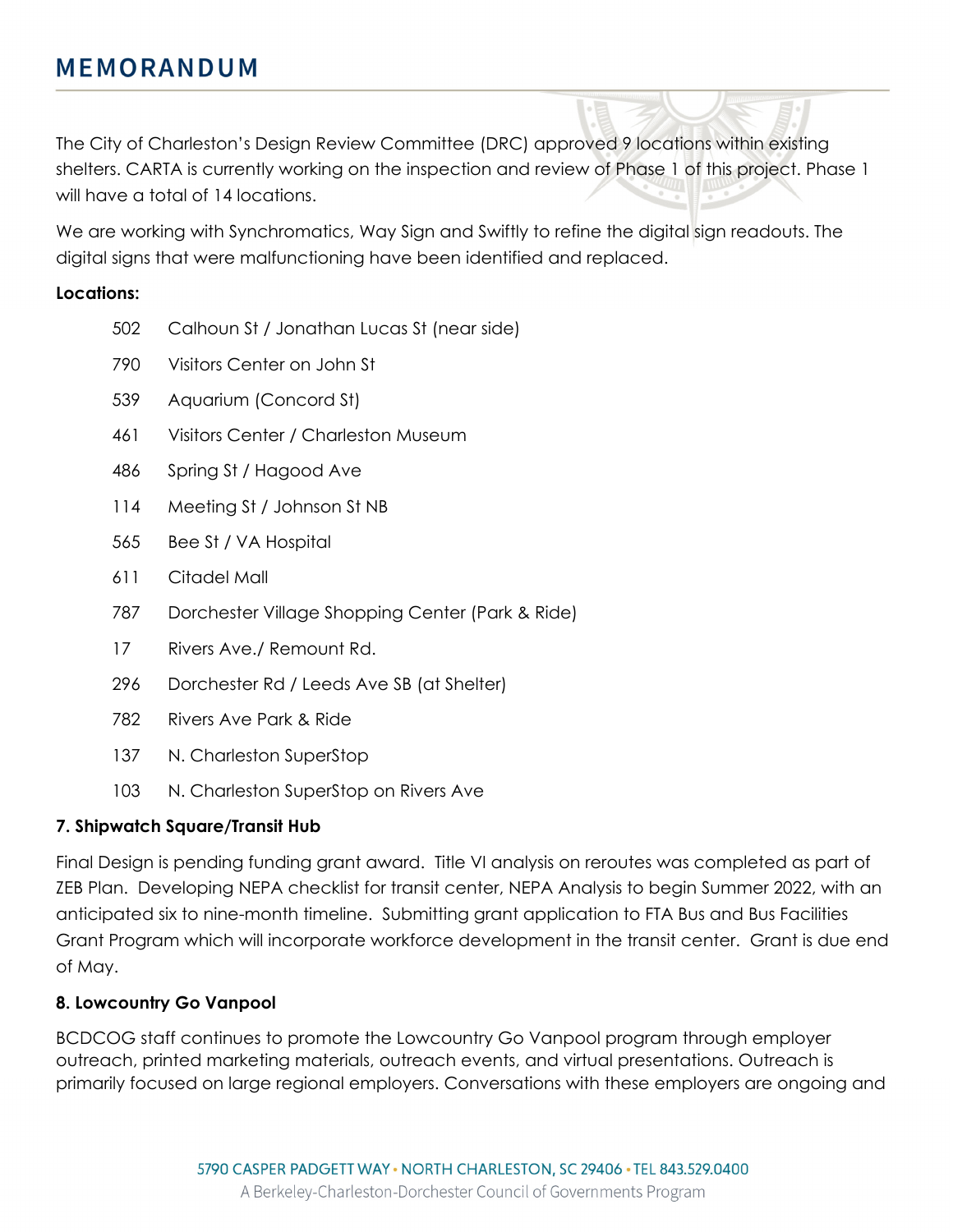currently the program has three potential vanpools that we hope to start in operation soon. BCDCOG staff is offering virtual and in-person presentations to provide individuals with an overview of how the vanpool service operates. The Lowcountry Go Vanpool Coordinator attended multiple outreach events to market the program including the Black Expo and the Small Business Expo. Recruiting participants and raising awareness of the service offering continues to be the program's primary focus.

BCDCOG Staff continues to promote the vanpool program's pilot period, the monthly fare is \$30 per rider regardless of trip distance. Lowcountry Go's fleet of 11 vehicles (four 7-passenger and seven 15 passenger) are leased on a first come, first serve basis. The vans are branded with decals containing the Lowcountry Go Vanpool logo and telephone number. The service is able to accommodate riders in the rural and urban areas of the region as long as one leg of the commute is in the urban area.

## **9. Lowcountry Rapid Transit**

A&E Design: 30% design submittals, project scope, schedule and budget were submitted to FTA, and have been accepted through the PMOC review process. The team continues to coordinate design with other concurrent projects being completed by SCDOT and jurisdictions.

Key Stakeholder Coordination: BCDCOG/County/SCDOT/ interagency agreements discussions are being finalized. Project team has been meeting with key stakeholders and providing presentations to neighborhoods and organizations as requested.

FTA Coordination: Monthly meetings are held with FTA. FTA's Project Management Oversight Consultant (PMOC) has completed their review of our project documents and the project is currently being reviewed for a rating and entry into engineering approval. A decision is anticipated by the end of April 2022.

NEPA: Documented Categorical Exclusion was approved by FTA in July 2021.

Maintenance Facility: A new maintenance facility/storage yard near the fairgrounds for LCRT buses has been included in the project. Design to be advanced to 30% level in Summer/Fall 2022.

Transit Signal Prioritization: Transit signal prioritization at intersections is part of the LCRT project definition. A demonstration project of the TSP on Dorchester Road was initiated in March 2021 to develop the technology and infrastructure on a smaller scale corridor to advance that technology on CARTA transit buses traveling on Dorchester Road. This will provide the framework for the LCRT TSP technology which can be expanded to the remainder of the corridor. Phase 1 is complete, and scope for second phase is being finalized with an anticipated start of Spring 2022.

TOD Study: The TOD study Final Report was adopted by BCDCOG Board in February 2022. Presentations to stakeholders are ongoing. FTA grant award for Phase 2 being programmed, anticipated start in Summer 2022.